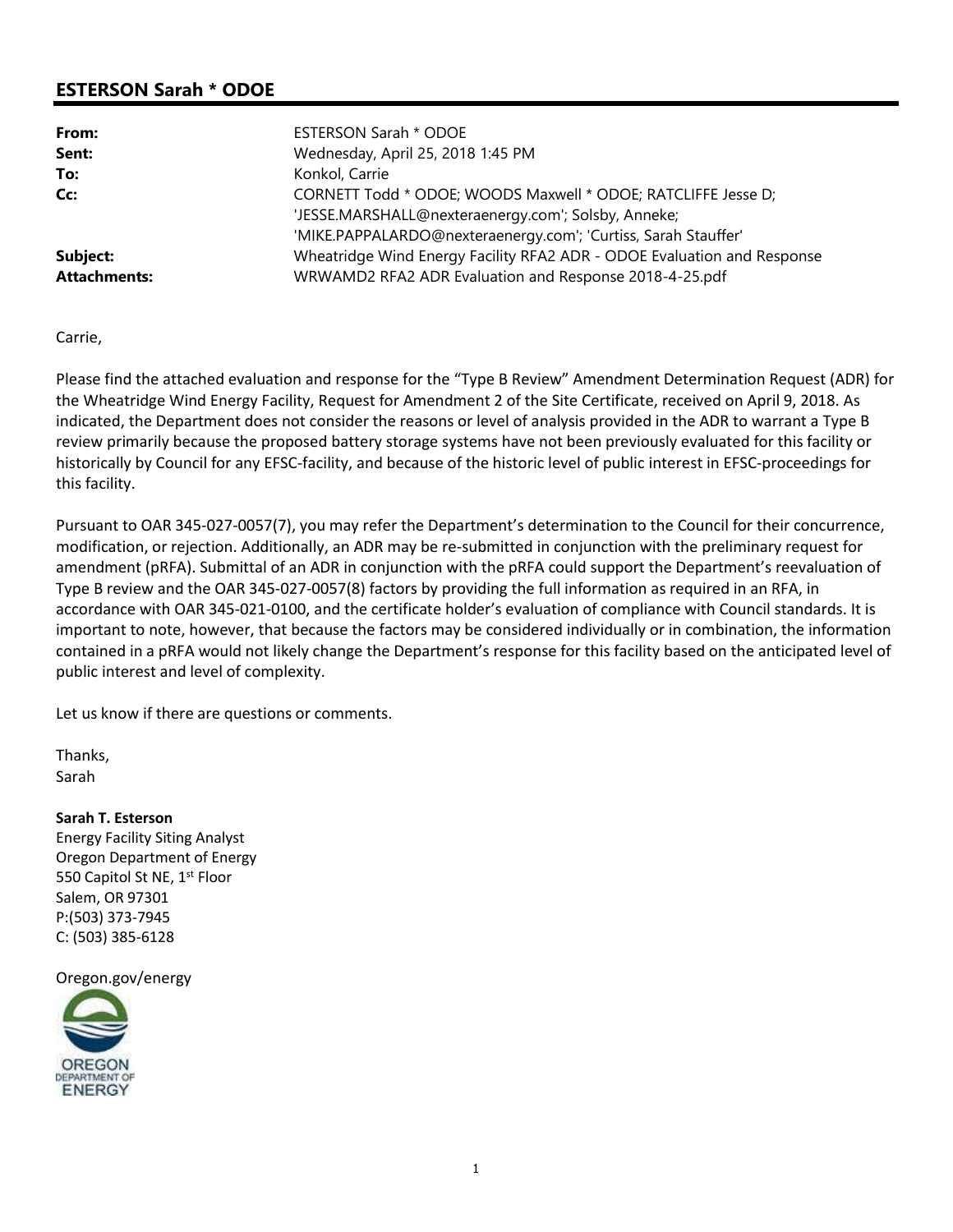**From:** Konkol, Carrie [mailto:Carrie.Konkol@tetratech.com] **Sent:** Monday, April 9, 2018 5:16 PM **To:** MCVEIGH-WALKER Chase \* ODOE <Chase.McVeigh-Walker@oregon.gov>; CORNETT Todd \* ODOE <Todd.Cornett@oregon.gov>; WOODS Maxwell \* ODOE <Maxwell.Woods@oregon.gov> **Cc:** Marshall, Jesse <JESSE.MARSHALL@nexteraenergy.com>; Solsby, Anneke <Anneke.Solsby@tetratech.com>; Pappalardo, Mike <MIKE.PAPPALARDO@nexteraenergy.com>; sarah.curtiss (sarah.curtiss@stoel.com) <sarah.curtiss@stoel.com> **Subject:** Wheatridge Wind Energy Facility - RFA2 ADR

Good afternoon,

Attached is the Amendment Determination Request for the Wheatridge Wind Energy Facility Request for Amendment 2. We look forward to your determination of amendment review type.

Thank you, Carrie

**Carrie Konkol** | **Senior Project Manager** Carrie.Konkol@tetratech.com

#### **Tetra Tech** | **Portland**

1750 SW Harbor Way, Suite 400 | Portland, OR 97201 Direct: 503.721.7225 | Fax: 503.227.1287 | Cell: 503.830.8587

PLEASE NOTE: This message, including any attachments, may include confidential and/or inside information. Any distribution or use of this communication by anyone other than the intended recipient is strictly prohibited and may be unlawful. If you are not the intended recipient, please notify the sender by replying to this message and then delete it from your system.



**Think Green - Not every email needs to be printed.**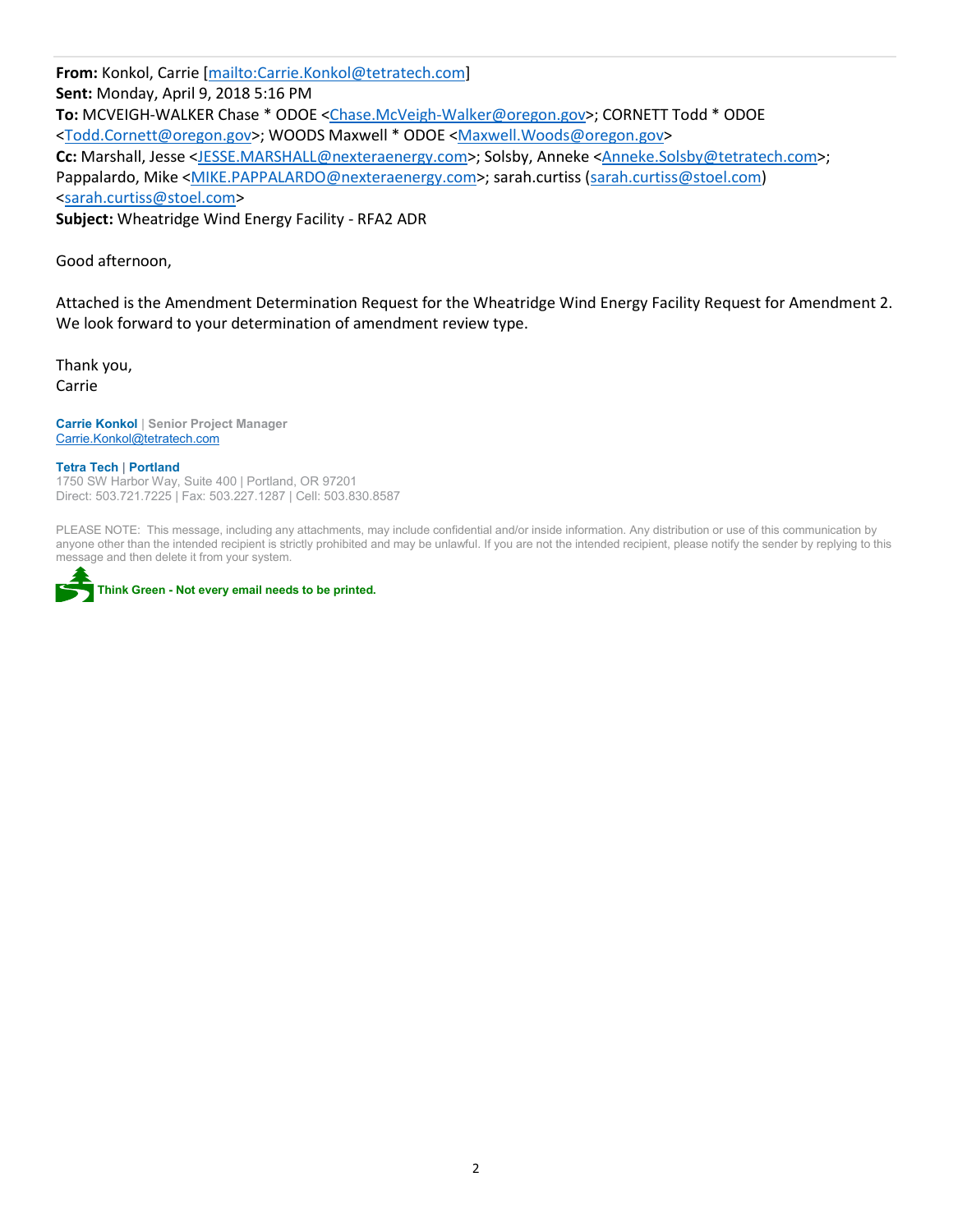



550 Capitol St. N.E., 1st Floor Salem, OR 97301-3737 Phone: (503) 378-4040 Toll Free: 1-800-221-8035 FAX: (503) 373-7806 www.Oregon.gov/ENERGY

April 25, 2018

Jesse Marshall, Project Director NextEra Energy Resources 700 Universe Boulevard Juno Beach, FL 33408

*Sent via email: jesse.marshall@nexteraenergy.com; Anneke.Solsby@tetratech.com; mike.pappalardo@nexteraenergy.com; sarah.curtiss@stoel.com; carrie.konkol@tetratech.com*

## Dear Mr. Marshall,

On April 9, 2018, the Oregon Department of Energy (ODOE or the Department) received NextEra Energy Resources, LLC's (NextEra or certificate holder) Type B review amendment determination request (ADR) for Request for Amendment 2 (RFA 2) of the site certificate, submitted pursuant to OAR 345-027- 0057(5). The ADR describes that RFA 2 would: request approval for construction and operation of a differing turbine model option; and, installation and operation of two battery storage systems ("proposed modifications"). The Department may consider, but is not limited to, the factors identified in OAR 345-027-0057(8) when determining whether to process an amendment request under Type B review. The Department's evaluation of the OAR 345-027-0057(8) factors is presented below.

#### *Amendment Review Process*

Energy Facility Siting Council (EFSC or Council) rules describe the process for Type A and Type B review of a request for amendment at OAR 345-027-0051. The table below summarizes key differences in the review phases/steps and timelines between the two processes. Council rules describe both processes in greater detail.

| <b>Review Phase/Step</b>                                                                                  | <b>Timeline</b>                                               |                                                                         |  |
|-----------------------------------------------------------------------------------------------------------|---------------------------------------------------------------|-------------------------------------------------------------------------|--|
|                                                                                                           | Type A                                                        | <b>Type B</b>                                                           |  |
| <b>ODOE</b> Issues Determination of<br><b>Completeness on Preliminary</b><br><b>Request for Amendment</b> | Within 60 days                                                | Within 21 days                                                          |  |
| <b>ODOE Issues Draft Proposed</b><br>Order                                                                | Within 120 days of notice of<br>Determination of Completeness | Within 60 days of notice of<br>Determination of Completeness            |  |
| <b>Public Hearing</b>                                                                                     | At least 20 days after issuance<br>of Draft proposed order    | Not applicable                                                          |  |
| <b>ODOE Issues Proposed Order</b>                                                                         | Within 30 days following the<br><b>Public Hearing</b>         | Within 21 days of close of<br>comment period on Draft<br>Proposed Order |  |

Wheatridge Wind Energy Facility **Page 1** and the state of the state of the state of the Page 1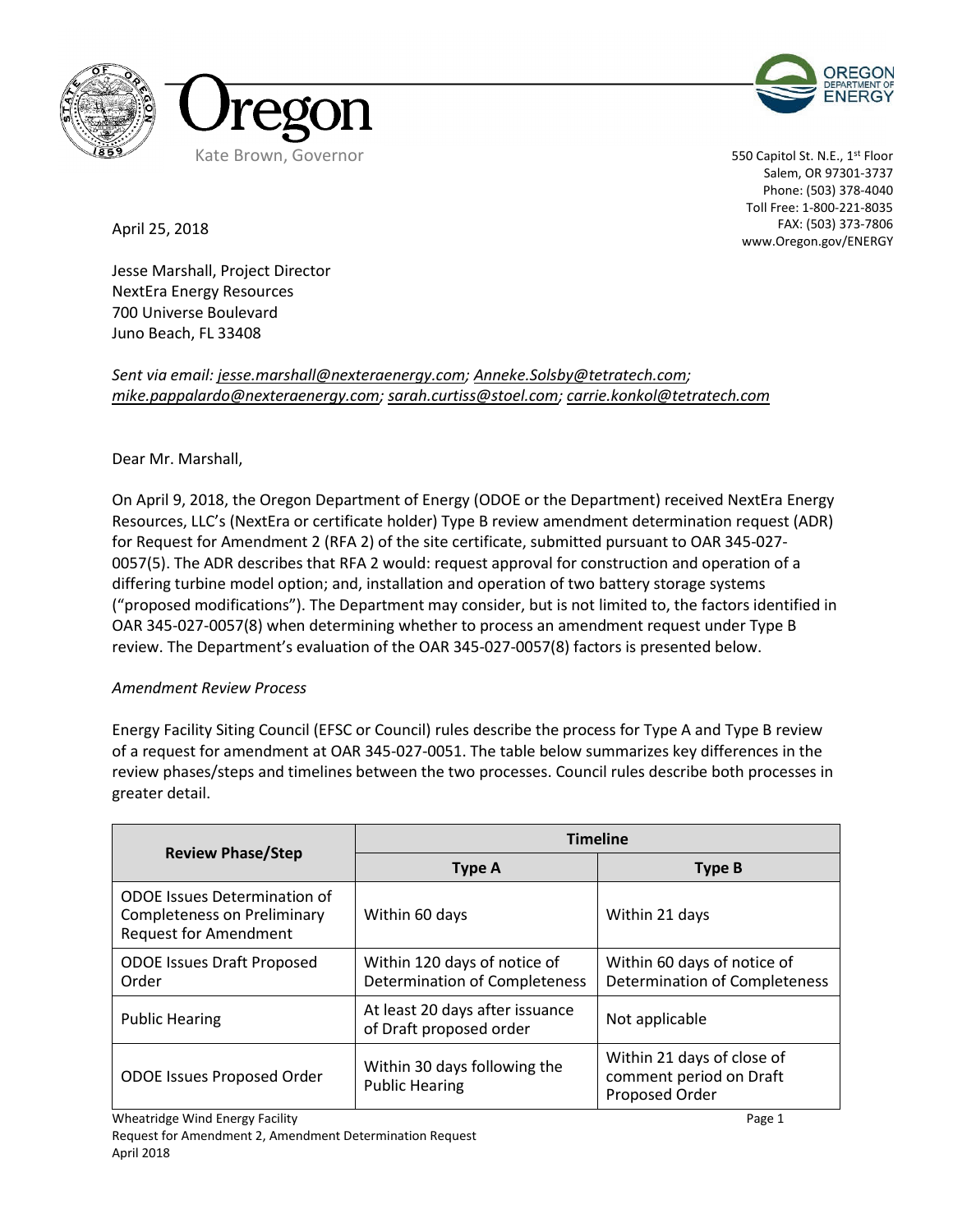| <b>Review Phase/Step</b>                                                      | <b>Timeline</b>                                                                   |                                                                         |  |
|-------------------------------------------------------------------------------|-----------------------------------------------------------------------------------|-------------------------------------------------------------------------|--|
|                                                                               | <b>Type A</b>                                                                     | <b>Type B</b>                                                           |  |
| Deadline for Contested Case<br>Requests                                       | At least 30 days after issuance<br>of Proposed Order                              | Not applicable                                                          |  |
| <b>ODOE Review and Council</b><br>Decision on Contested Case (CC)<br>Reguests | Next regularly scheduled<br>Council meeting following<br>deadline for CC requests | Not applicable                                                          |  |
| <b>Contested Case Proceeding</b>                                              | At Council's discretion<br>(no specific timeline)                                 | Not applicable                                                          |  |
| Issuance of Final Order and<br>Amended Site Certificate                       | Next regularly scheduled<br>Council meeting following<br>deadline for CC requests | Next regularly scheduled<br>Council meeting following<br>issuance of PO |  |

As presented in the above table, the key procedural difference between the Type A and Type B review is that the Type A review includes a public hearing on the draft proposed order and an opportunity for a contested case proceeding. The key timing differences between Type A and Type B review are in the Department's determination of completeness of the preliminary amendment request, and the issuance of the draft proposed order and proposed order; it is important to note that Council rules authorize the Department to adjust the timelines for these specific procedural requirements, if necessary.

## *Description of Proposed Modifications*

The certificate holder proposes to utilize a differing turbine model option with a 500.5 foot (ft) total turbine tower height (tower height plus blade length). The existing site certificate authorizes construction and operation of a turbine model with a maximum total tower height of 476 ft. The ADR explains that the proposed differing turbine model would increase blade length, hub height, rotor diameter and total turbine height; however, the increase in total turbine height is the only specification provided. The certificate holder requests flexibility in final turbine model selected, including the previously approved and the proposed turbine model options.

The certificate holder also proposes to install and operate 20 and 30 megawatt (MW) battery storage systems to be located adjacent to the approved but not yet constructed project substations, within previously surveyed areas and site boundary. The certificate holder identifies that the proposed battery storage systems would require amendment of an existing site certificate condition, specifying that the battery storage systems have a neutral finish to blend with surrounding conditions.

## *Considerations for Determining Whether to Process an Amendment Request as Type B Review*

OAR 345-027-0057(8) provides a non-exhaustive list of factors the Department may consider in determining whether to process an amendment request under Type B review. In its review of the factors, the Department considers the anticipated regulatory review, potential environmental impacts, and uncertainties in completeness of an amendment request and level of public and agency interest. The procedural history and administrative record for the facility also support the evaluation of anticipated new or differing findings; new or amended conditions; and historic level of interest in facility siting proceedings.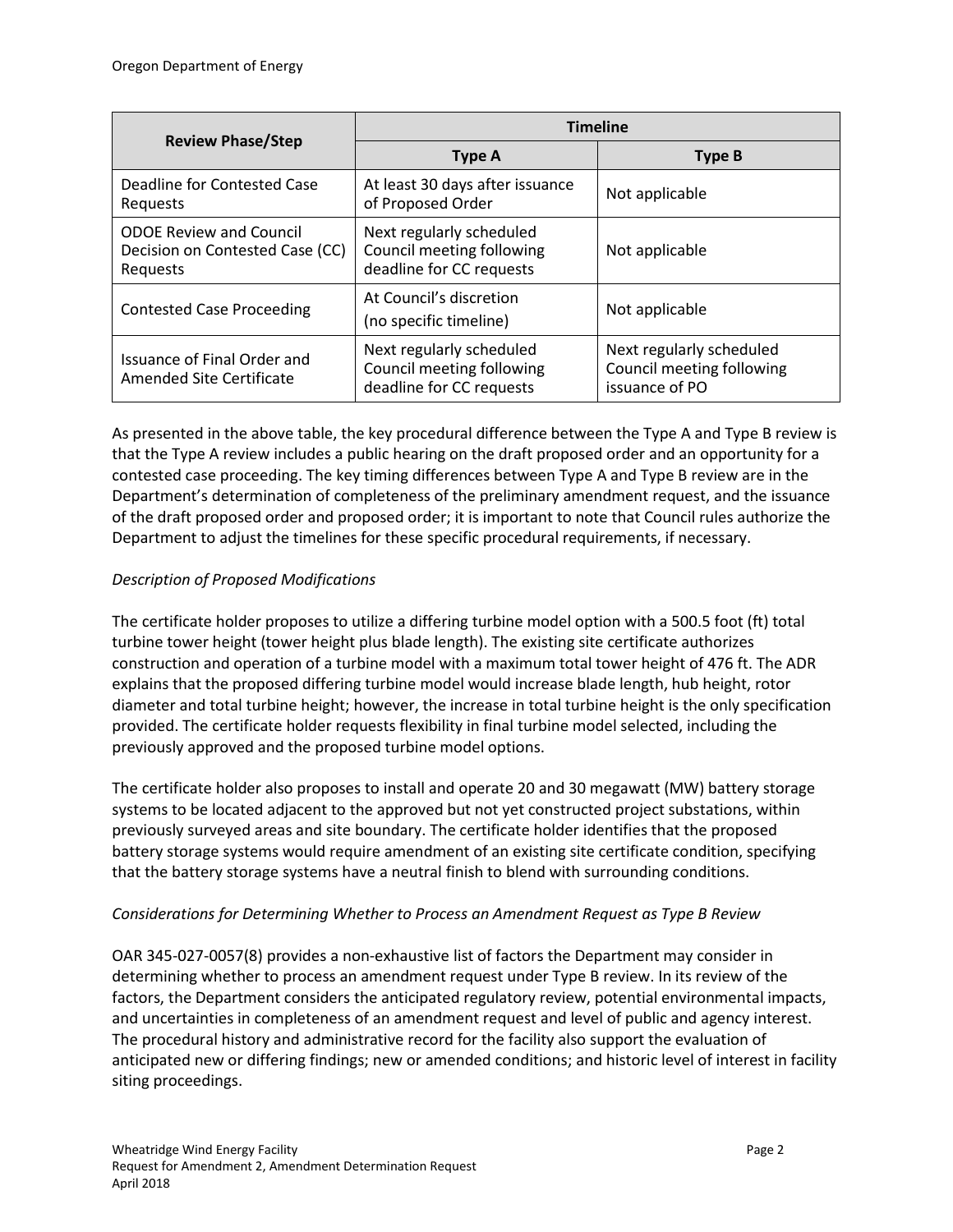It is the Department and Council's discretion to consider the factors individually or in combination in the evaluation of whether Type B review is warranted.

The listed factors are evaluated as follows:

*(a) The complexity of the proposed change;*

NextEra's ADR requests that the Department consider the proposed modifications to be non-complex. The ADR explains that the proposed modifications would allow use of technological advancements in wind turbine technology and battery storage. The certificate holder suggests that construction and operation of a newer turbine model should not be considered complex because it would not change overall facility capacity (500 MW) and that it could result in reduced impacts compared to those presented in the *2017 Final Order on the ASC* due to fewer total number of turbines; however, the certificate holder does not definitively state or commit to using fewer turbines, and it is unclear if RFA 2 would request a condition amendment to formally reduce the allowable number of turbines at the facility. The certificate holder further suggests that because the battery storage systems would be located adjacent to project substations, within the site boundary, and within areas previously surveyed, installation and operation of the battery storage systems should also not be considered complex. The certificate holder concludes that because the proposed modifications would be located within the previously approved micrositing corridor and site boundary, that there would be no impacts to any new resources.

The Department disagrees that the reasons and level of analysis provided by the certificate holder support a conclusion that the proposed modifications be considered non-complex. As described below, because the proposed battery storage systems are new components not previously evaluated by Council for this facility or historically for any EFSC facility, the anticipated level of public and reviewing agency interest, and based on the uncertainty of potential adverse environmental impacts, the Department considers the proposed modifications to be complex.

## *(b) The anticipated level of public interest in the proposed change;*

NextEra's ADR requests that the Department consider the anticipated level of public interest in the proposed modifications to be low because the facility has been approved by Council, a site certificate has been issued, and because the proposed modifications are considered non-complex.

The Department disagrees that the reasons and level of analysis provided by the certificate holder support a conclusion that the anticipated level of public interest in the proposed modifications be considered low. For the proposed differing turbine model option, the Department anticipates a moderate level of public interest in potential new findings, not previously relied upon in the *2017 Final Order on the ASC* or *2017 Final Order on RFA 1,* under the Council's Fish and Wildlife Habitat standard and Public Health and Safety Standards for Wind Energy Facilities. The Department also anticipates a moderate level of public interest in the proposed new battery storage systems because they have not been previously evaluated for this facility or historically by Council for any approved facility. Lastly, the Department considers the level of historic public interest on this facility's prior proceedings in the evaluation of this factor. Because over 40 comments were received during the draft proposed order phase of the application and a contested case proceeding occurred, and 7 comments were received on the recent site certificate transfer request (RFA 1), the Department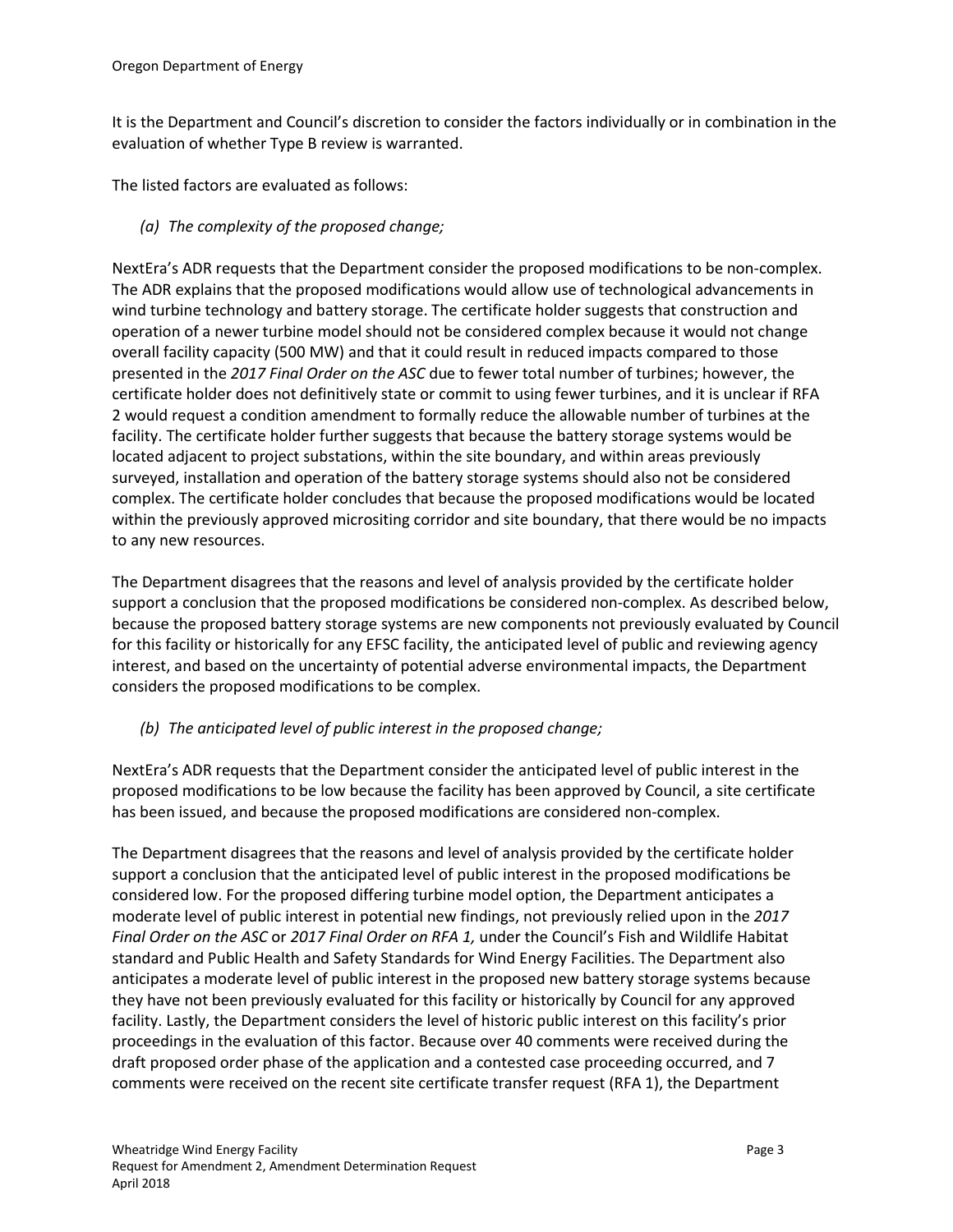anticipates a moderate level of general public interest in EFSC proceedings for this facility.<sup>1</sup>

*(c) The anticipated level of interest by reviewing agencies;*

NextEra's ADR requests that the Department consider the anticipated level of interest by reviewing agencies to be low because reviewing agencies previously evaluated the facility during the application phase and there are no changes in the site boundary. The ADR explains that the certificate holder has initiated coordination with the Department of Defense to address potential turbine height concerns within the amendment request.

The Department disagrees that the reasons and level of analysis provided by the certificate holder support a conclusion that the anticipated level of interest from reviewing agencies in the proposed modifications be considered low. The proposed battery storage systems have not been previously evaluated for this facility nor have they been historically evaluated by Council for any EFSC facility, and the turbine blade length and overall structure height would increase. Therefore, the Department anticipates a level of interest from several reviewing agencies including but not limited Oregon Department of Fish and Wildlife, Morrow and Gilliam counties, local fire departments, Oregon Department of Aviation, Oregon Department of Environmental Quality, and Oregon Department of Geology and Mineral Industries.

## *(d) The likelihood of significant adverse impact;*

NextEra's ADR requests that the Department consider the likelihood of a significant adverse impact to be low because the proposed modifications would be located within the previously approved micrositing corridor, site boundary and in previously surveyed areas. The certificate holder further suggests that the differing turbine model option may result in fewer overall impacts, from those evaluated in the *2017 Final Order on the ASC*, due to fewer turbines operating onsite. However, as noted elsewhere in this evaluation, the certificate holder does not definitively state or commit to using fewer turbines, and it is unclear if RFA 2 would request a condition amendment to formally reduce the allowable number of turbines at the facility.

The Department disagrees that the reasons and level of analysis provided by the certificate holder support a conclusion that the likelihood of significant adverse impact from the proposed modifications be considered low. The ADR explains that the proposed differing turbine model option would result in a turbine with increased blade length, hub height, rotor diameter and total turbine tower height. While not required, the ADR did not include an impact assessment to support the Department's review of the proposed differing turbine model and potential impacts under the Council's Public Health and Safety Standards for Wind Energy Facilities or Fish and Wildlife Habitat standard, for example. The proposed differing turbine model option could result in differing structural risks and changes in blade safety from ice throw and ice shedding, and differing impacts to avian species. Moreover, because the proposed battery storage systems have not been previously evaluated for this facility nor have they been historically evaluated by Council for any facility, and because an impact assessment was not provided in the ADR, the Department is uncertain if there will be a potential significant adverse impact from the battery storage systems, particularly related to impacts and fire safety risk under the Council's Public Services standard.

<sup>&</sup>lt;sup>1</sup> Comments on the record of the draft proposed order and site certificate transfer request were received from both members of the public and reviewing agencies.